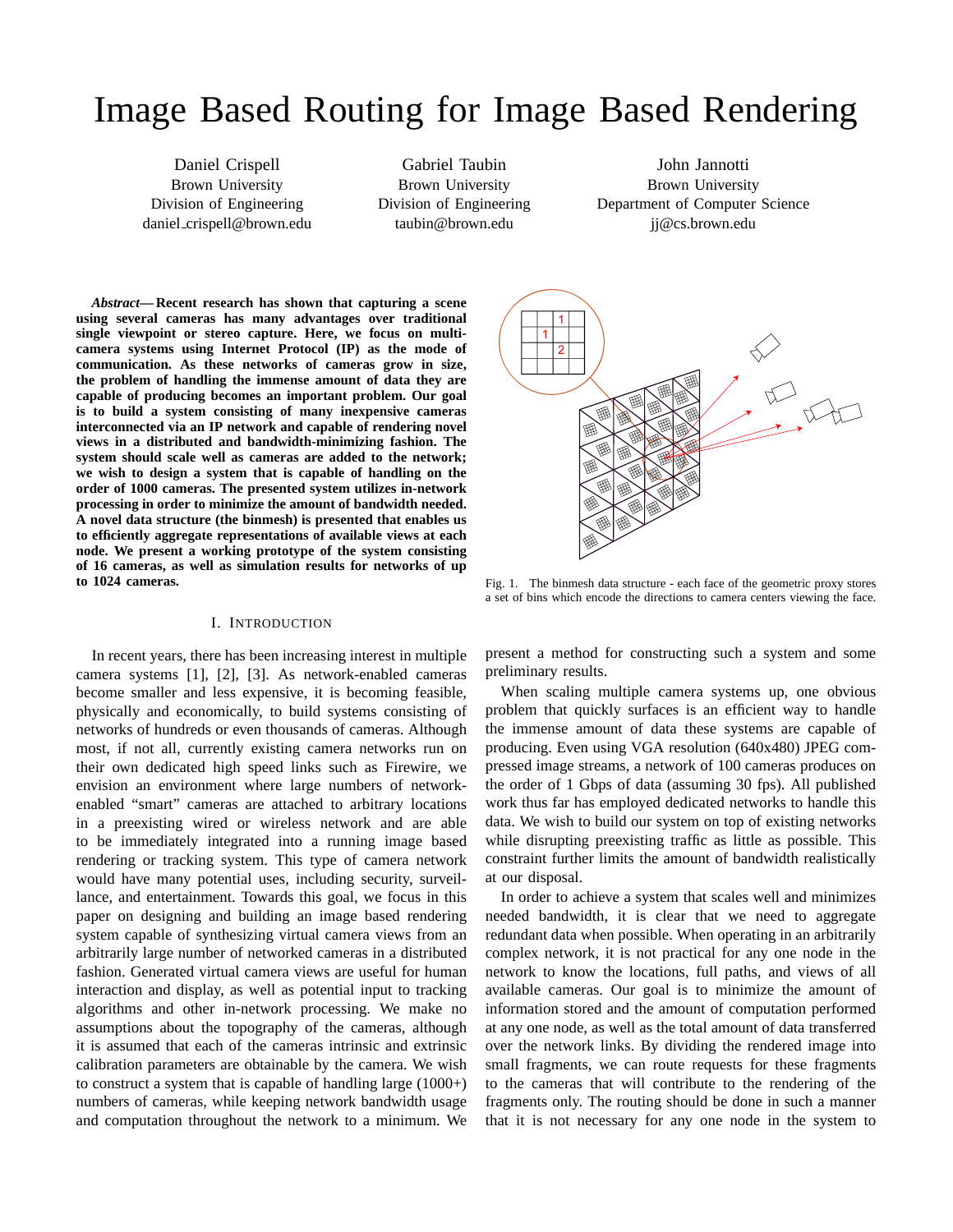maintain information about all other nodes. Additionally, we can aggregate replies (image data) to these requests at natural aggregation points in the network in order to save bandwidth and minimize the amount of processing done by the requesting node. Each node in the tree has to know four pieces of information:

- 1) a summary of available views from its children and their descendants
- 2) how to aggregate these views for presentation to its parent
- 3) how to distribute requests from its parent for a view that is available through one or more of its children
- 4) how to combine responses to these requests before propagating them back up to the parent

Our system accomplishes this with a tree based protocol conceived as a generalization of IP Multicast's [4] group join and forwarding mechanism. Smart cameras "subscribe" to requests for virtual views based on their fields of view. Virtual camera requests are routed only to those cameras that have indicated they might usefully fulfill the requests. Finally, image data is returned back through the dissemination tree, and aggregated along the way. This application-specific in-network processing might be provided by an active network [5] or an overlay network [6], [7]. In this paper, we present:

- a framework for a scalable camera network design using aggregation of camera view representation, data requests, and image data
- a data structure enabling efficient aggregation of camera viewpoints
- a working prototype and simulation of large-scale camera networks using this framework and data structure

#### *A. Language and terminology*

Throughout this paper, we refer to the camera network as consisting of a set of connected *nodes*, where a node can be either a router, a camera, or a host requesting views from a virtual camera. It is assumed for the purposes of this paper that routers are capable of being programmed and performing some simple image processing operations. Since cameras, like routers, are built using embedded processors, it is just as easy to imagine a system in which the cameras also have some programmability and can share the computational load. Indeed, we envision a future system in which the line between camera and router is blurred and each device in the network will be capable of image capture, image processing, and intelligent routing to other devices.

# II. PREVIOUS WORK

## *A. Multiple camera systems*

Early image based rendering systems developed by Levoy and Hanrahan [8] and Gortler et al. [9], [10], [11] produced novel views of a static scene using multiple images from a single moving camera. Light fields captured using a single camera have the obvious constraint of being limited to static scenes. In order to view a light field of video data, multiple



Fig. 2. When the focus plane (dashed line) is a poor approximation of actual scene depth, blended camera rays do not hit the same surface (blue rays), causing blurred images.

capture devices are needed. Early work using multiple camera systems was proposed and presented by Kanade and Rander [12], [13] in their Virtualized Reality system. Several other multiple camera systems have been proposed and implemented since then, including the works of Yang [1], Naemura [14], Zitnick, [15], and Matsuik [2]. Recently, Wilburn et al. have demonstrated what is possible when camera systems are scaled up to 100 cameras [3]. Their cameras are connected via one or more Firewire busses, using a binary tree topology. Each bus is capable of handling up to 30 video streams simultaneously. The root nodes in the trees are connected to host PCs and write the video streams to hard disks. Although the cameras are physically connected using a tree topology, all communication takes place in a centralized manner from the host PC to each individual camera board.

# *B. Image based rendering*

Image based rendering has been an active area of research since 1996, when the Lumigraph [9] and Light Field Rendering [8] papers introduced systems capable of producing images of scenes from arbitrary viewpoints given a sufficient set of input images. This is accomplished conceptually by searching input images for pixels corresponding to rays that are as close as possible to rays corresponding to pixels of the desired view. Here, closeness can be defined in terms of intersection with the focus plane, angle difference, focus plane to camera distance, and other measures. The light field and lumigraph papers employed a "two plane parametrization" in order to represent the rays of both the input and desired views, where a ray is represented by its intersection points with a camera plane and a focus plane. One constraint of these algorithms is that the camera centers are assumed to be aligned to a regular planar grid. The lumigraph relaxes this constraint somewhat by employing "rebinning" of input image data, but this extra step causes a degradation of image quality [11].

Debevec et al. described a system [16] for rendering scenes with known geometry using view-dependant texture mapping. Each face of the scene geometry stored indexes corresponding to images in which the face was visible. Images from viewpoints similar to that of the virtual camera were used to texture map the faces. Although this system does not meet our requirements of scalability to large numbers of cameras (it is not meant to), we borrow the concept of view storage at the faces.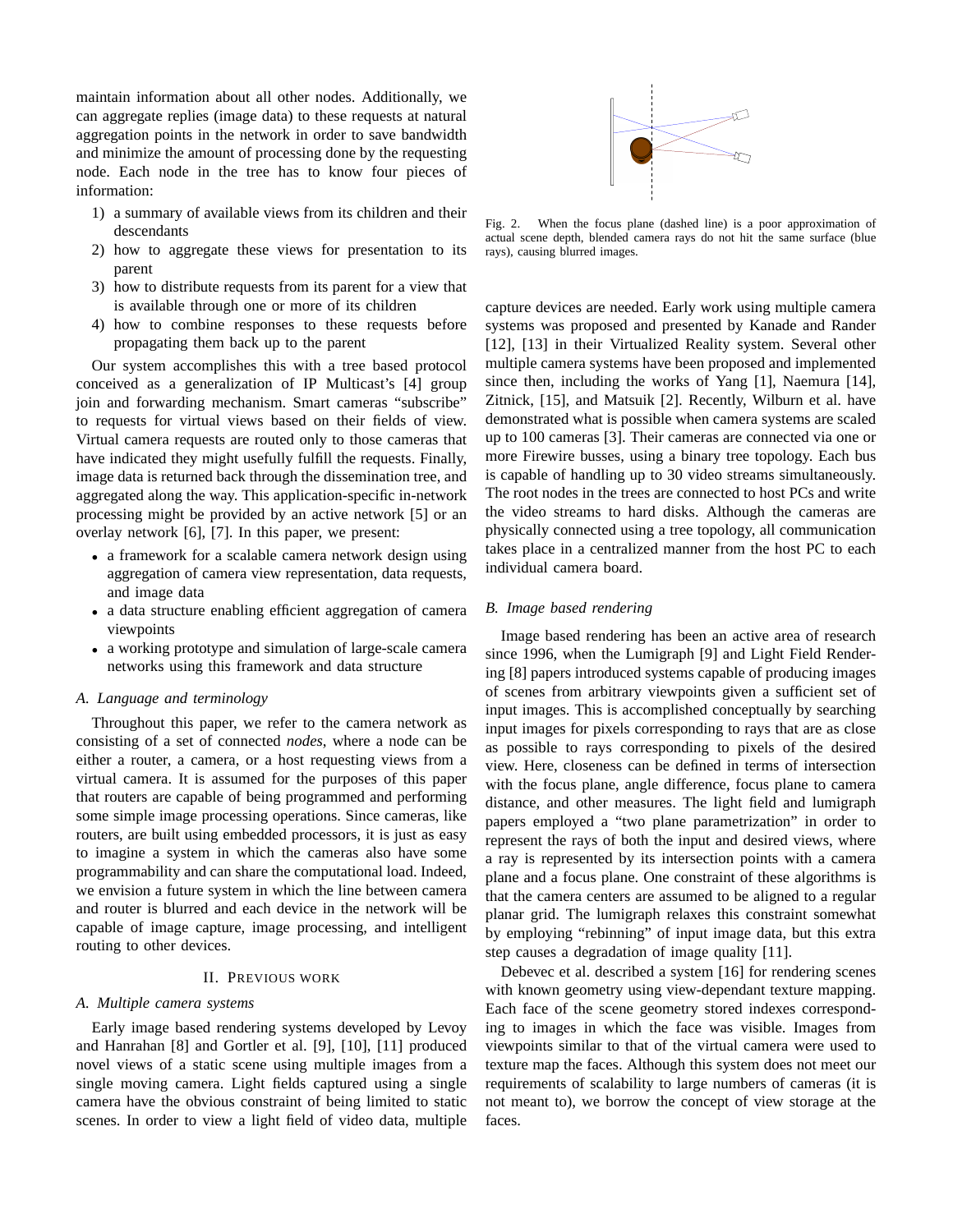In 2001, Buehler et al. introduced a variation of the light field/lumigraph [11] that generalized away many of the constraints inherent in the original papers. The system makes no assumptions about the locations of the cameras, and can produce virtual views in realtime using commodity graphics hardware. The authors introduce the concept of a *geometric proxy*, or a set of vertices and faces that estimate the underlying 3D structure that is to be imaged. In the case where no previous knowledge of the structure is available (as is the case here), a simple planar mesh can be used. It should be noted that the further the geometry we wish to image is from the actual geometric proxy, the blurrier our output image will be due to the non-convergence of the blended camera rays on the object surface (Figure 2). The desired image is triangulated using a regular grid plus projections of geometric proxy vertices and projections of source camera centers. A weight for each camera is evaluated at the vertices of the triangulation, and each triangle is rendered once for each camera with a nonzero weighting at one of its vertices. The images are then blended based on the camera weights. Because this algorithm requires a centralized node that communicates directly with and performs computations based on each individual camera, it does not meet our goals.

Yang et al. introduced a system [1] that is capable of rendering virtual views using an eight by eight array of 64 Firewire video cameras in realtime. The centers of the source cameras are triangulated in 3D. These triangles are then projected onto the focal plane and rendered from the desired point of view using projective texture mapping. Each triangle is rendered once by each camera that corresponds to a vertex and blended by the compositor. It is assumed that the cameras have knowledge of their neighbors in the grid, and so can determine their individual contributions and weighting in the final image given only the desired viewpoint and focal plane. These parameters are not dependant on the source cameras, so it can be broadcast by the compositor to all cameras. The cameras themselves can then calculate their contribution (based on their position in the fixed topology) and return the weighted image fragments to the central node. Because it is assumed that the cameras are capable of transmitting their specific contributions only to the final image, the bandwidth used by the system is independent of the number of cameras and depends only on the number of views being rendered. While this is a very important result, it relies on an assumption that does not hold true in our desired environment: all cameras are arranged in a fixed, regular topology and that all cameras have knowledge of their neighbors in the topology. When this fixed regular topology assumption is violated, cameras can no longer determine their own weighting without knowledge of all other cameras in the system. This means that, although the texture mapping may still be performed in a distributed manner by the cameras, the routing and communication will take place in a centralized fashion, with direct knowledge of and communication links to all cameras from the central node. We would like to build a system consisting of an arbitrarily large number of cameras with completely unconstrained position



Fig. 3. (a) Previous distributed methods assume star-like network topology, with compositor (node a) located at center. The compositor must maintain information about all cameras  $1,2,...$  n in this case. (b) Our method takes advantage of the actual (arbitrary) network topology. Node a maintains information about camera 1 and nodes b and c only, regardless of the underlying topology.

both in the physical environment and the network. This makes direct knowledge of neighboring cameras impractical, since spatial locality does not necessarily imply network locality or even similar fields of views [17].

In general, the assumption made by all of the discussed multi-camera systems is that all cameras are directly connected to a central node (e.g. the compositor) in the network topology. Because the communication in a centralized system takes place via direct links between the central node and each of the source cameras, no aggregation of data along these paths is possible. Routing protocols such as IP enable the "direct link" abstraction to be made without loss of correctness, but greater efficiency and significant bandwidth savings can be achieved by performing processing at natural aggregation points in the network. We wish to scale to 1000s of cameras, so the centralized model is not practical.

In the case of image based rendering, aggregation of data flowing from the sources to the virtual camera is straightforward. If a node receives a face rendered by two or more of its children, the node can blend the fragments (taking into account their associated weightings) and propagate a single fragment to its parent node.

In addition to aggregating data on the path from the sources to the consumer, it would be advantageous to aggregate information about the cameras themselves. Ideally, we would like to avoid any one node (including the virtual camera) having to store explicit information about all of the cameras in the network. This has not been a problem in any existing implementations, but will become more impractical as the numbers of cameras grow. If information describing camera viewpoints can be aggregated, each node can store a representation of all views available over each of its links, and distribute incoming requests based on those representations. This aggregation of viewpoints, however, is less straightforward.

## III. THE BINMESH

The type and amount of image data that is useful varies greatly with the application. For example, if we wish to reconstruct the three dimensional structure of objects viewed by the cameras, it is necessary to have multiple (at least two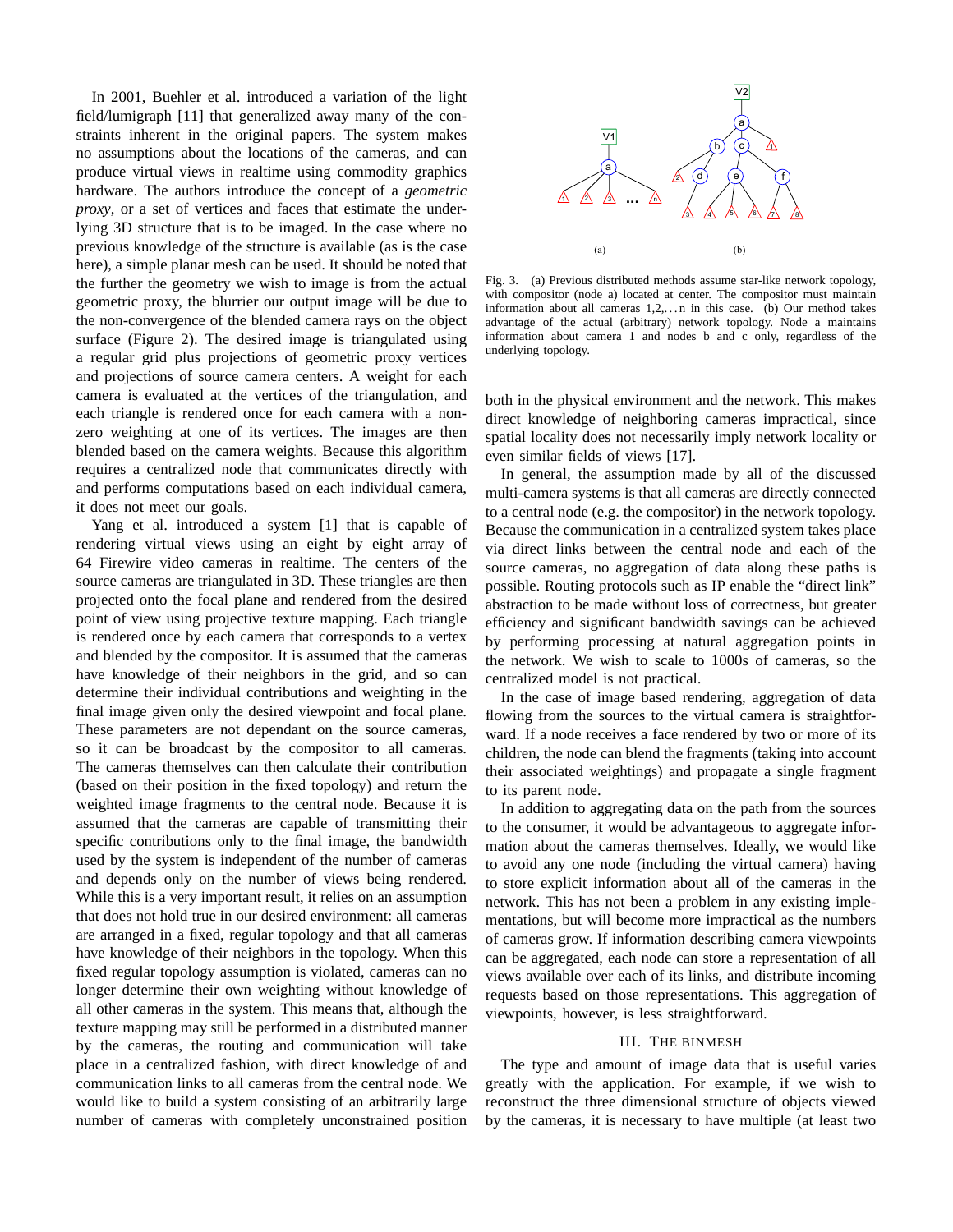

Fig. 4. (a) Unit pyramid (b) normal intersection with unit sphere and unit pyramid (c) unit pyramid orthographically projected onto xy plane (d) change of coordinates and first two subdivisions

but possibly many more) views of the same world points. This is also true of super-resolution applications. In the case of general surveillance however, we may want to minimize this redundancy and cover the maximum amount of the scene with as few images as possible. In general, it would be useful to have a compact representation of all available views of a scene and be able to make the decision at runtime which are transferred.

Borrowing the ideas of the geometric proxy [11] and the storage of camera view information in the scene geometry [16], we can begin to formulate a method for viewpoint aggregation in our camera network. We will render each face of the geometric proxy independently. The geometric proxy itself can be specified by the user or fixed if the scene geometry is known a priori. In our implementation, the geometric proxy is a planar mesh whose distance from the virtual camera is specified by the user. We would like to use views from cameras that are viewing each face of the proxy from as close an angle as possible to the angle at which the virtual camera is viewing it. Other factors may be taken into account as well (e.g. distance from the face) and weighted to give a general score to each virtual camera for each face. We make the assumption here that all considered cameras are viewing the focus plane from a comparable distance, so simply storing unit length vectors in the directions of the camera centers (from the face centroid) provides all the information we need in order to choose cameras for any virtual view of the face. In order to facilitate aggregation and selection, we use a novel method to store these vectors in a multigrid fashion (see Figure 4). The vector is first intersected with the "unit pyramid", or more precisely, the surface  $\Pi$  such that:

$$
\Pi = \begin{cases}\n x + y + z &= 1, & x, y > 0 \\
 x - y + z &= 1, & x > 0, y < 0 \\
 -x + y + z &= 1, & x < 0, y > 0 \\
 -x - y + z &= 1, & x, y < 0\n\end{cases}
$$
(1)



Fig. 5. Binmesh aggregation: vector bins of children are added, element by element, and the result is passed on to the parent node.

The z axis of the local coordinate system is the normal of the face. This allows us to restrict ourselves to storing vectors with positive  $z$ , since a negative value indicates a camera viewing the "back" side of the face. This intersection point is then projected orthographically onto the  $xy$  plane (i.e. the z component is simply dropped), and a change of coordinates is employed:

$$
x' = x + y \tag{2}
$$

$$
y' = y - x \tag{3}
$$

All unit vectors are thus mapped to a point on the  $xy$  plane within the unit square  $(-1 \le x, y \le 1)$ . These mapped points are stored using a quadtree-like structure for efficient searching at multiple levels of angular resolution. Each face of our geometric proxy has one such vector bin associated with it. We call this structure consisting of a set of vertices, faces, and a camera angle bin for each face a *binmesh* (figure 1).

# *A. The data structure*

Fig. 5. Binmesh agreegation: vector bins of children are added, element, and the result is passed on to the parent node.<br>
The z axis of the local coordinate system is the numerical definement and the result is passed on t Each vector bin is stored as an array with  $4^n$  elements, where  $n$  is the number of subdivision levels used. Each subdivision is encoded with two bits such that we can efficiently recover any bin's four or eight-connected neighbors. By simply shifting a bin index two bits to the right, we can also obtain the index of the corresponding bin at the next level in the hierarchy. Each bin is stored using one byte, making this structure fairly large for reasonably fine-grained accuracy. In our implementation, we use six subdivision levels, meaning vector codes are 12 bits long and we must store 4096 bytes per face of the geometric proxy. Although these structures can become large for large proxies, they should be heavily compressible. Unless a system contains an extremely large number of well distributed cameras, each vector bin will be very sparse. In addition, neighboring faces in the geometric proxy will generally have similar vector bins. We emphasize that regardless of number and position of cameras that it represents, the entire uncompressed binmesh structure has a constant size for a given geometric proxy.

# IV. RENDERING ALGORITHM

# *A. Spanning tree construction*

An important characteristic of the binmesh structure is that it is dependant only on the geometric proxy and the source camera positions, and not the virtual camera position. Because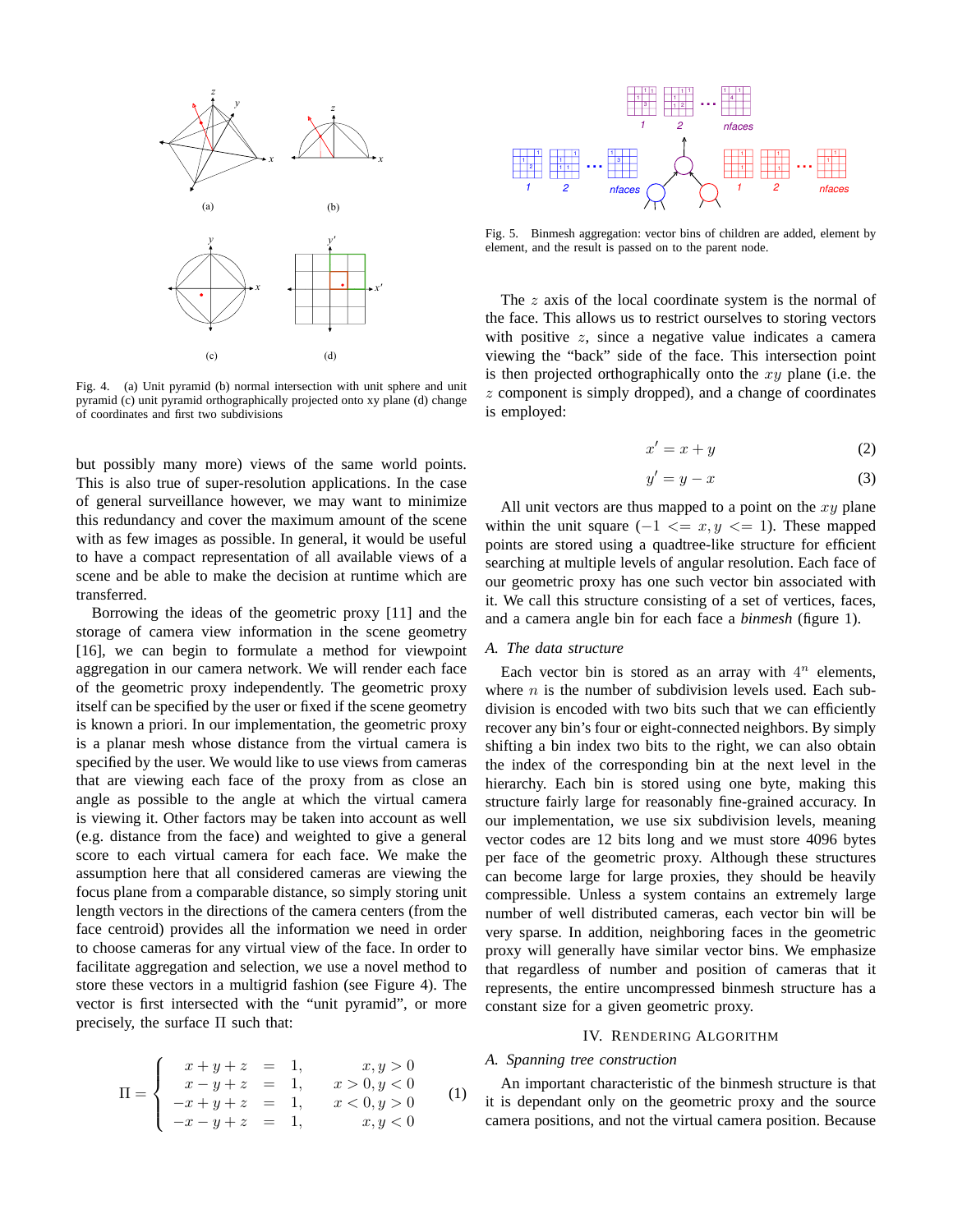

Fig. 6. Multiple resolution levels of the vector bins: Solid boxes represent the desired vector at multiple resolution levels. The outlined boxes show the searched eight-connected bins at each level. By searching a bin and its neighbors, we avoid the problem of missing matches lying across coarse level boundaries.

of this, we can use a spanning tree rooted at a router directly connected to the virtual camera node and update the tree only if a camera changes state, or our underlying geometric proxy changes. The virtual camera (or cameras) may move through the scene and receive different views of the geometry with no update of the structure. This rendering process begins with the injection of the geometric proxy into the network by the virtual camera node. The first node to receive this message becomes the root node in the spanning tree. The message is then propogated, hop by hop, to all nodes in the network with each node that receives the message (and is not already part of the tree) making the sending node its parent. When this process is completed, each internal node has one parent node, and one or more child nodes, which could be cameras or other routers. The root node has a direct connection to the virtual camera node. For each child, a router node creates a binmesh structure. In the case of a camera child, the node places a "1" in each appropriate bin of the binmesh. In the case of a router, the node passes the geometric proxy down and waits for a binmesh response. Once binmesh responses for all children have been received, all child binmeshes are aggregated and the result is reported to the parent node. Aggregation is accomplished with a simple element by element add of the binmeshes (Figure 5). This process continues until the virtual camera node has received a single binmesh representing the views of all available cameras in the network.

# *B. Novel view generation*

When a virtual camera node wishes to generate a view, it sends a request message to the root node containing the extrinsic and intrinsic parameters of the virtual camera, as well as the set of visible faces of the geometric proxy to render. Each visible face index is accompanied by the vector to the virtual camera center from the face centroid, and the number k of actual views to blend in order to render the face. The request is then propagated to relevant cameras in the following manner: When a node receives a request, it chooses the set of children to redirect this request to based on the binmesh structures it has associated with each of them, and decrements  $k$  accordingly. For example, the root node may receive a request for a view of face  $f$ , to be generated using the best  $k = 3$  views available. The root node may then request the view from child a, to be generated using  $k = 2$  views, and child b, to be generated using the single best  $(k = 1)$  view only. How the requests are propagated is up to the individual router nodes. Router nodes may decide to give preference to cameras directly connected to the node and perform the mapping from the real camera to virtual camera themselves (thereby saving bandwidth), or may choose to give priority to children in order to pass off as much work as possible (load balancing may be achieved in this manner). In our implementation, the virtual camera requests that each face be rendered using the three best views. The nodes give preference to directly connected cameras in the case of equally good matches between camera and router children. The multigrid nature of the vector bins allows a node to first search at a coarse level and weed out children with zero or only poor matches, and then move to progressively finer levels of angular resolution until the desired number of matches is achieved.

A search at a particular resolution level consists of searching the desired bin and its eight-connected neighbors. We search in this way to avoid missing close matches that lie across coarse level bin boundaries (Figure 6). Cameras whose viewing directions closely match that of the virtual camera are weighted higher than others in the blending process. Closeness is determined by the finest level of resolution at which the source camera vector matches that of the virtual camera. Request replies from child nodes are received in the form of image fragments representing the virtual views of the requested faces. If a node requests (or directly maps) a face to more than one child, it must perform the blending of the two replies before propagating the fragment to its parent. The replies are blended according to their associated weights  $w_1$ and  $w_2$ , and the composite fragment is given a new weight  $w_{new}$  based on the following equation:

$$
w_{new} = w_{max} - \left[ \frac{1}{(w_{max} - w_1)} + \frac{1}{(w_{max} - w_2)} \right]^{-1}
$$
 (4)

By assigning weights in such a manner, we ensure that fragments with equal individual weights will contribute to the composite fragment equally regardless of where in the network they are added. The more individual fragments a blended fragment is composed of, the heavier its weighting will be. The exception to these properties occurs if either of the weights  $w_1, w_2$  are equal to  $w_{max}$ . In that case,  $w_{new}$  is assigned the value  $w_{max}$ . The blended fragments are then propagated to the parent node, and this process continues until the virtual camera node receives a reply containing all available fragments of the requested image. The virtual camera node has received a synthesized image, with the only computation required being the composition of the received fragments into a complete image.

#### V. PROTOTYPE IMPLEMENTATION

We have implemented a prototype of our system design using readily available IP webcams, a preexisting IP network,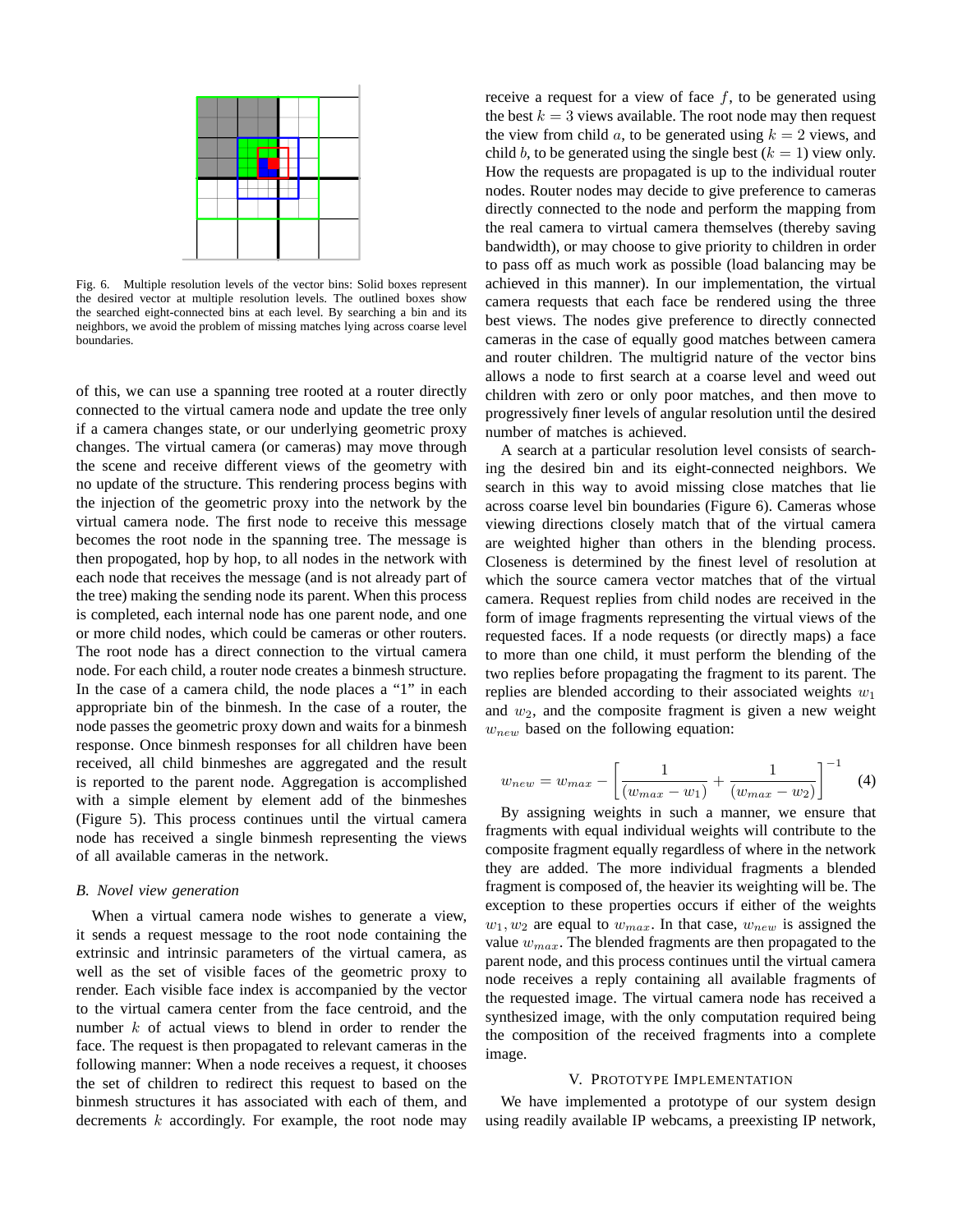

Fig. 7. (a) The four by four web camera array. (b) The 16 cameras are physically connected to a single router



Fig. 8. Although the array cameras are physically connected to a single router, we simulate 5 routers, each with a fanout of four.

and PCs to perform the computations and routing. We do not currently have the capability of reprogramming either of the cameras or routers, so each router is simulated via an independent application running on one of the PCs, and is started with a configuration file indicating its directly connected camera and router nodes in the network. Using 16 of the cameras and a high speed switch, we have constructed a four by four camera array (Figure 7) for use in our system. The cameras are physically connected to a single switch, but we divide the array into four quadrants as shown in Figure 8 and simulate one router connected to each of four cameras in each quadrant. Using this setup, we are able to produce novel views in realtime  $(4 - 6$  fps). Note that although all 16 cameras have a similar viewpoint because of the grid topology, this is not an assumption of the system. Any arrangement of cameras will work fine, including panoramic capture systems such as that presented by Swaminathan and Nayer [18].

# *A. Rendered image quality*

Using the 16 camera array, two sets of images were rendered: One using a straightforward method similar to that presented by Buehler [11], and one using the distributed algorithm presented in this paper. In order to provide a ground truth for the rendering, a camera was removed from the array and a virtual view was rendered from that position. Figure 10

shows the true image, a result produced by the unstructured lumigraph implementation, and two views rendered using our method. The views are from the identical location but with different focus planes. The view rendered using the centralized algorithm appears slightly crisper, possibly due to the quantization of the normal vectors and the fact that in our implementation, camera distance is not taken into account when weighting the source images. Overall, however, our distributed algorithm produces comparable results to the centralized version.

# VI. LARGE NETWORK SIMULATION

In order to evaluate the systems capability to handle large numbers of cameras, we have simulated networks consisting of 4, 16, 64, 256, and 1024 cameras. In each simulation the cameras were arranged in a large, regular grid topology. We do not currently have image data corresponding to all of the cameras in the large networks, however if we make sure to render from viewpoints near clusters of cameras for which we do have data, the cameras with invalid image data do not contribute to the rendered image. The overlay trees used for view generation consisted of 1, 5, 85, and 341 router nodes, respectively. Each node in the tree had a fanout of four, with the cameras connected as leaves in the tree. The manner in which cameras are connected has a significant effect on the overall efficiency of the system, so we ran two sets of experiments: In the first set, we grouped the cameras according to spatial locality, as in Figure 8. In the second set of experiments, we chose the camera connections randomly, with no regard to their physical position. Using these simulated network topologies, we recorded the total amount of data being transferred over each of the links during the generation of a single frame from a virtual camera located within the boundaries of the grid. Figure 9 shows the results of these experiments. Because we use a tree structure and aggregate request and reply data at each node, the amount of total bandwidth needed will rise logarithmically with the total number of cameras in the network. Additionally, the bandwidth used over any given link is bounded by the size of a request/reply pair for the full set of geometric proxy faces (dashed line in Figure 9). If the overlay tree is organized in a spatially coherent manner such as that in Figure 8, and the number of cameras is much greater than the total number of "useful" cameras for a given view, we can gain further efficiency, roughly up to a constant factor of  $k$ . This is because at high levels of an "organized" tree, child links represent sets of cameras with very different views, so it is unlikely that the request will be propagated to more than one child. The bestcase scenario occurs when a request for  $k$  fragments is directed to k cameras connected to the same router, since the data can be immediately aggregated at that node. The worst case occurs when the root node distributes a request to  $k$  distinct children, using roughly k times the bandwidth of the best-case scenario. This demonstrates the value of having a network topology that roughly corresponds to camera similarity: when the set of cameras that are useful for a given task are located near each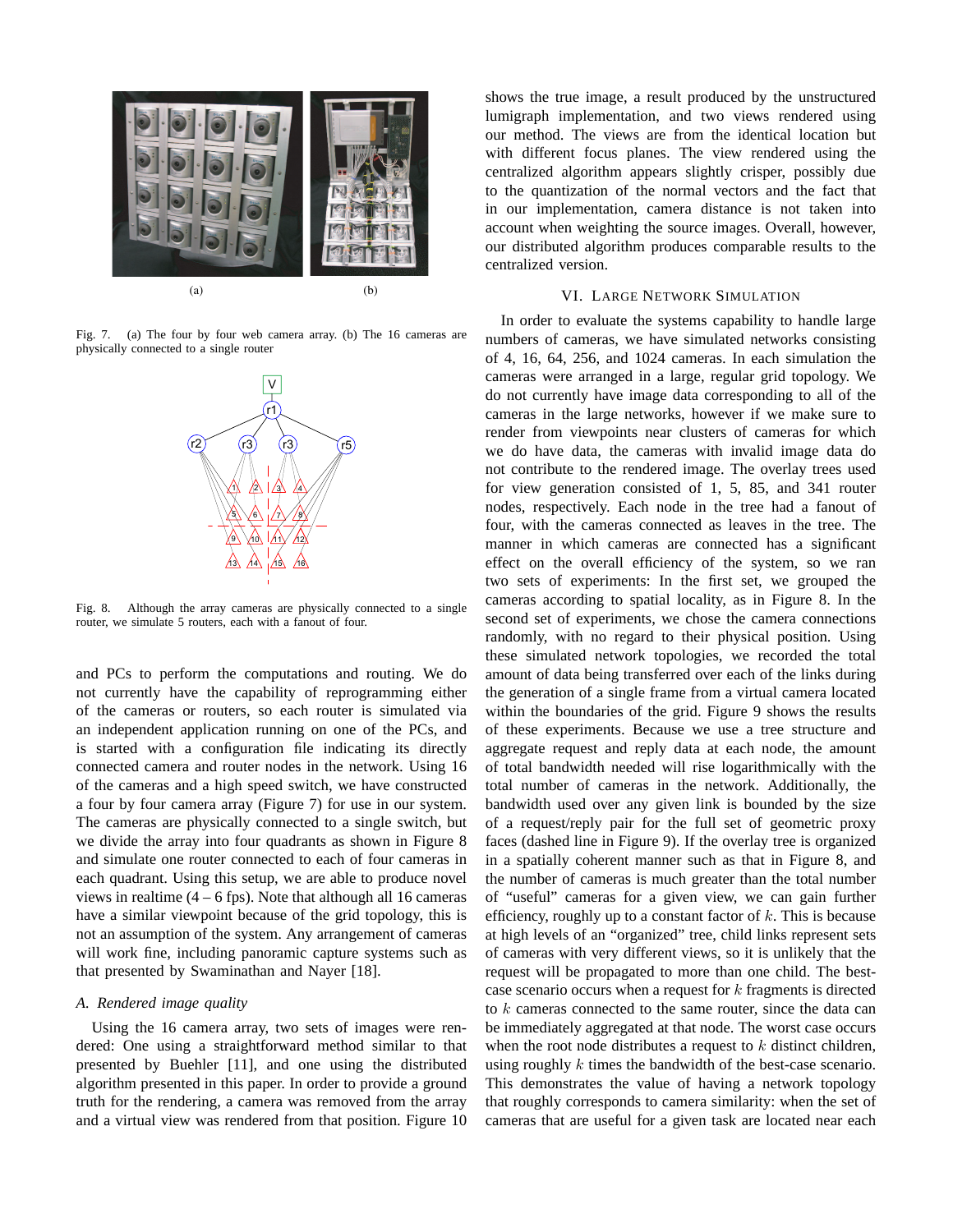

Fig. 9. Total and average per link bandwidth used in simulation. The dashed line represents the maximum possible data transferred over one link per frame (i.e. a request for all fragments of the proxy and its corresponding reply). The total bandwidth usage rises logarithmically with the number of cameras, and the efficiency of the system can be improved by connecting them in a coherent manner.

other in the network, data thinning is more effective and can be utilized at higher levels of the tree. In reality, our systems will fall somewhere between the two extreme cases presented in Figure 9; it is reasonable to assume that paths to nearby cameras will traverse many of the same links, however, for general camera topologies spatial locality does not necessarily imply similar views (e.g. orientations could be different).

The data presented assumes that the setup step described in Section IV-A has already been performed. This setup step requires the broadcast of the geometric proxy to all nodes, and the propagation of each nodes' binmesh structure to its parent. The size of the binmesh structure is dependant on the number of faces in the geometric proxy and the maximum resolution of the vector bins, but in general is relatively large. In our experiments, we used a planar geometric proxy with 338 faces, and six subdivision levels for the vector bins ( $4^6 = 4096$  bytes per vector bin), leading to an uncompressed binmesh size of about 1.32 MB. For relatively small numbers of cameras or groups of cameras with similar viewing directions, these structures are very sparse and can be compressed before transfer if needed. Using gzip on its fastest setting, the binmesh of the root node in the 1024 camera simulation was compressed to under 21 kB (1.5% of the original). We do not perform any compression in the current implementation of our system.

#### VII. FUTURE WORK

While these preliminary results are promising, some work has yet to be done to realize the true potential of the system. The first order of future work will involve building a system with more cameras. We plan to distribute many cameras throughout a conference room and experiment with the synthesization of views for remote collaboration purposes. In order to improve results for dynamic scenes, we will need to perform synchronization to assure that blended images correspond to temporally matching images. Several existing camera network implementations [3], [2], [13] use cameras with external trigger inputs to ensure exact synchronization. Our inexpensive webcams cannot be externally triggered, and further, wiring them to a trigger signal would violate our requirement that the cameras be interfaced to via the existing network only. Yang et al. [1] demonstrate a real-time system that achieves adequate frame correspondence by an initial synchronization of the internal clocks of the host PCs, and an agreed upon schedule for downloading images. By synchronizing the node clocks (using a protocol such as NTP) and specifying a download time with each frame request, we could implement a distributed version of such an algorithm. In addition to synchronization, we will need a more efficient way of calibrating our cameras. Currently, we calibrate each camera individually using Zhang's camera calibration technique [19]. Baker and Aloimonos [20] and Devarajan and Radke [17] have both presented methods for the calibration of multi-camera networks that would be better suited to our system as the number of cameras grows.

Another potentially interesting area to research could be the consolidation of data corresponding to multiple virtual camera requests. Currently, we treat each virtual camera independently, including the formation of the spanning tree. If we can assume that multiple virtual cameras share the same geometric proxy, we can save bandwidth by consolidating data corresponding to faces being viewed by multiple virtual cameras.

Currently, the geometric proxy is represented by a plane perpendicular to the virtual cameras viewing direction and at a user-specified distance. We would like to experiment with allowing the system to iteratively modify this proxy to achieve better focus at each face. Such a system would provide better looking pictures as well as an estimate of the underlying scene structure.

# VIII. CONCLUSION

In this paper, we have presented preliminary results towards the implementation of a large-scale multi-camera system based on off the shelf components and IP networking technology. We demonstrate one possible use of such a network by generating novel views in a distributed fashion, using the binmesh structure to store available views in the network. We have compared the results produced using an implementation of our system with those produced by an existing centralized technique. We have also simulated the operation of our system using camera networks of various sizes, including large-scale